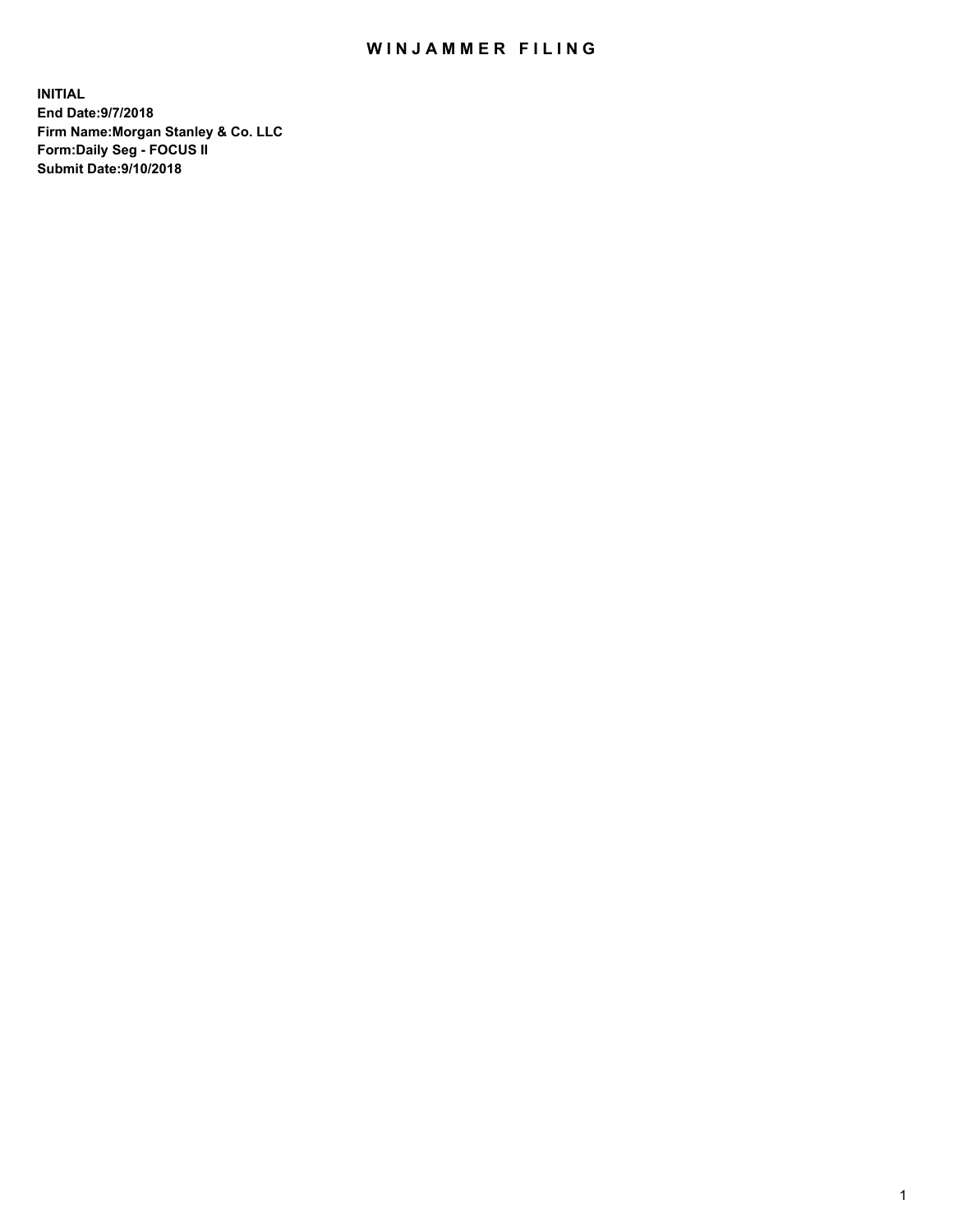**INITIAL End Date:9/7/2018 Firm Name:Morgan Stanley & Co. LLC Form:Daily Seg - FOCUS II Submit Date:9/10/2018 Daily Segregation - Cover Page**

| Name of Company                                                                                                                                                                                                                                                                                                                | Morgan Stanley & Co. LLC                               |
|--------------------------------------------------------------------------------------------------------------------------------------------------------------------------------------------------------------------------------------------------------------------------------------------------------------------------------|--------------------------------------------------------|
| <b>Contact Name</b>                                                                                                                                                                                                                                                                                                            | <b>Ikram Shah</b>                                      |
| <b>Contact Phone Number</b>                                                                                                                                                                                                                                                                                                    | 212-276-0963                                           |
| <b>Contact Email Address</b>                                                                                                                                                                                                                                                                                                   | Ikram.shah@morganstanley.com                           |
| FCM's Customer Segregated Funds Residual Interest Target (choose one):<br>a. Minimum dollar amount: ; or<br>b. Minimum percentage of customer segregated funds required:% ; or<br>c. Dollar amount range between: and; or<br>d. Percentage range of customer segregated funds required between:% and%.                         | 280,000,000<br><u>0</u><br>0 <sup>0</sup><br><u>00</u> |
| FCM's Customer Secured Amount Funds Residual Interest Target (choose one):<br>a. Minimum dollar amount: ; or<br>b. Minimum percentage of customer secured funds required:%; or<br>c. Dollar amount range between: and; or<br>d. Percentage range of customer secured funds required between:% and%.                            | 140,000,000<br><u>0</u><br>0 Q<br>0 <sup>0</sup>       |
| FCM's Cleared Swaps Customer Collateral Residual Interest Target (choose one):<br>a. Minimum dollar amount: ; or<br>b. Minimum percentage of cleared swaps customer collateral required:% ; or<br>c. Dollar amount range between: and; or<br>d. Percentage range of cleared swaps customer collateral required between:% and%. | 92,000,000<br><u>0</u><br><u>00</u><br>00              |

Attach supporting documents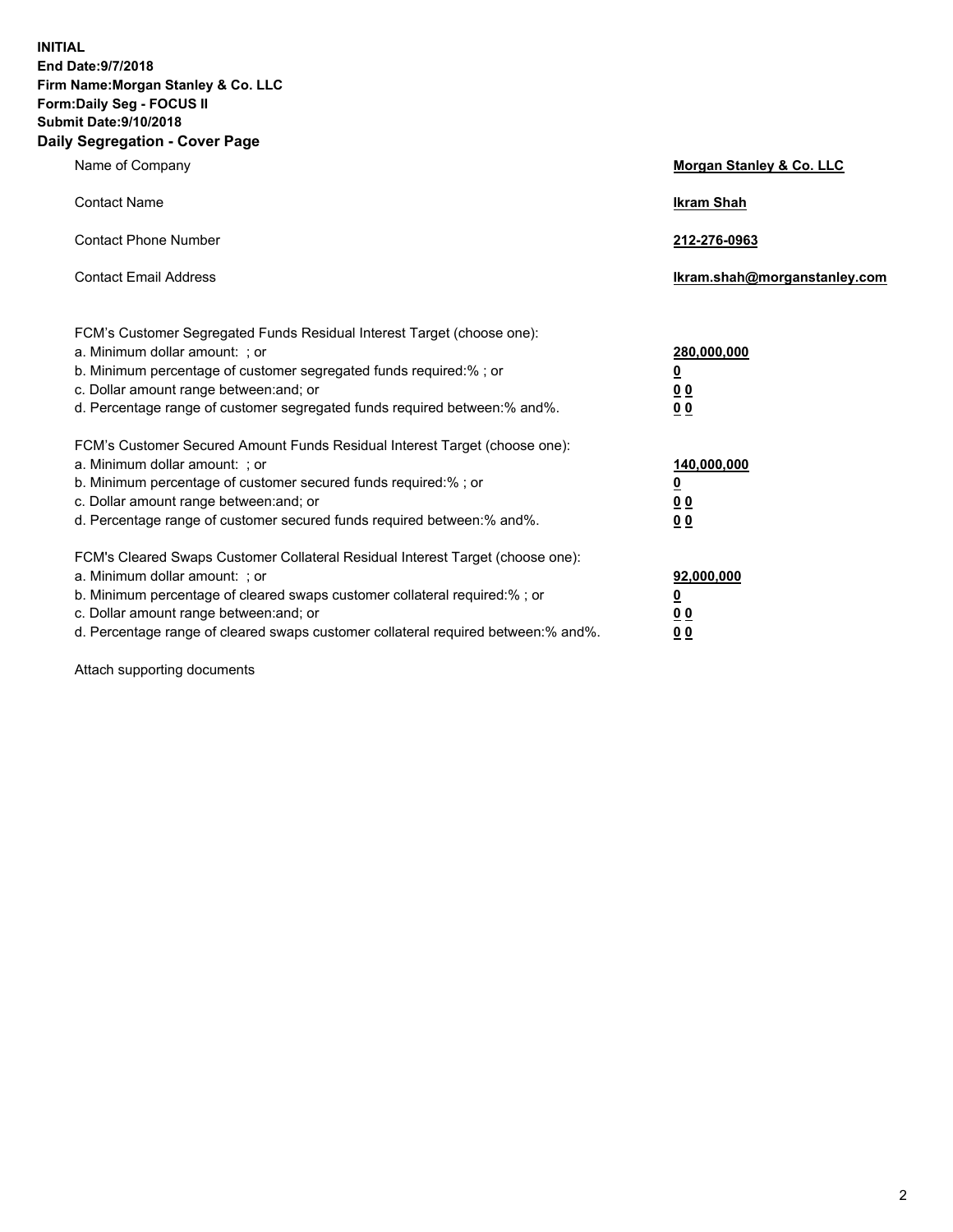## **INITIAL End Date:9/7/2018 Firm Name:Morgan Stanley & Co. LLC Form:Daily Seg - FOCUS II Submit Date:9/10/2018 Daily Segregation - Secured Amounts**

Foreign Futures and Foreign Options Secured Amounts Amount required to be set aside pursuant to law, rule or regulation of a foreign government or a rule of a self-regulatory organization authorized thereunder 1. Net ledger balance - Foreign Futures and Foreign Option Trading - All Customers A. Cash **3,648,650,570** [7315] B. Securities (at market) **2,440,441,967** [7317] 2. Net unrealized profit (loss) in open futures contracts traded on a foreign board of trade **-787,609,849** [7325] 3. Exchange traded options a. Market value of open option contracts purchased on a foreign board of trade **27,118,689** [7335] b. Market value of open contracts granted (sold) on a foreign board of trade **-24,183,023** [7337] 4. Net equity (deficit) (add lines 1. 2. and 3.) **5,304,418,354** [7345] 5. Account liquidating to a deficit and account with a debit balances - gross amount **328,889,472** [7351] Less: amount offset by customer owned securities **-327,635,899** [7352] **1,253,573** 6. Amount required to be set aside as the secured amount - Net Liquidating Equity Method (add lines 4 and 5) 7. Greater of amount required to be set aside pursuant to foreign jurisdiction (above) or line 6. FUNDS DEPOSITED IN SEPARATE REGULATION 30.7 ACCOUNTS 1. Cash in banks A. Banks located in the United States **740,102,431** [7500] B. Other banks qualified under Regulation 30.7 **578,323,838** [7520] **1,318,426,269** 2. Securities A. In safekeeping with banks located in the United States **69,318,476** [7540] B. In safekeeping with other banks qualified under Regulation 30.7 **0** [7560] **69,318,476** [7570] 3. Equities with registered futures commission merchants A. Cash **6,733,896** [7580] B. Securities **0** [7590] C. Unrealized gain (loss) on open futures contracts **1,451,122** [7600] D. Value of long option contracts **0** [7610] E. Value of short option contracts **0** [7615] **8,185,018** [7620] 4. Amounts held by clearing organizations of foreign boards of trade A. Cash **0** [7640] B. Securities **0** [7650]

- C. Amount due to (from) clearing organization daily variation **0** [7660]
- D. Value of long option contracts **0** [7670]
- E. Value of short option contracts **0** [7675] **0** [7680]
- 5. Amounts held by members of foreign boards of trade
	-
	-
	- C. Unrealized gain (loss) on open futures contracts **-789,060,970** [7720]
	- D. Value of long option contracts **27,118,689** [7730]
	- E. Value of short option contracts **-24,183,023** [7735] **4,100,226,168**
- 6. Amounts with other depositories designated by a foreign board of trade **0** [7760]
- 7. Segregated funds on hand **0** [7765]
- 8. Total funds in separate section 30.7 accounts **5,496,155,931** [7770]
- 9. Excess (deficiency) Set Aside for Secured Amount (subtract line 7 Secured Statement Page 1 from Line 8)
- 10. Management Target Amount for Excess funds in separate section 30.7 accounts **140,000,000** [7780]
- 11. Excess (deficiency) funds in separate 30.7 accounts over (under) Management Target **50,484,004** [7785]

**0** [7305]

[7354] **5,305,671,927** [7355]

**5,305,671,927** [7360]

[7530]

 A. Cash **2,515,227,982** [7700] B. Securities **2,371,123,490** [7710] [7740] **190,484,004** [7380]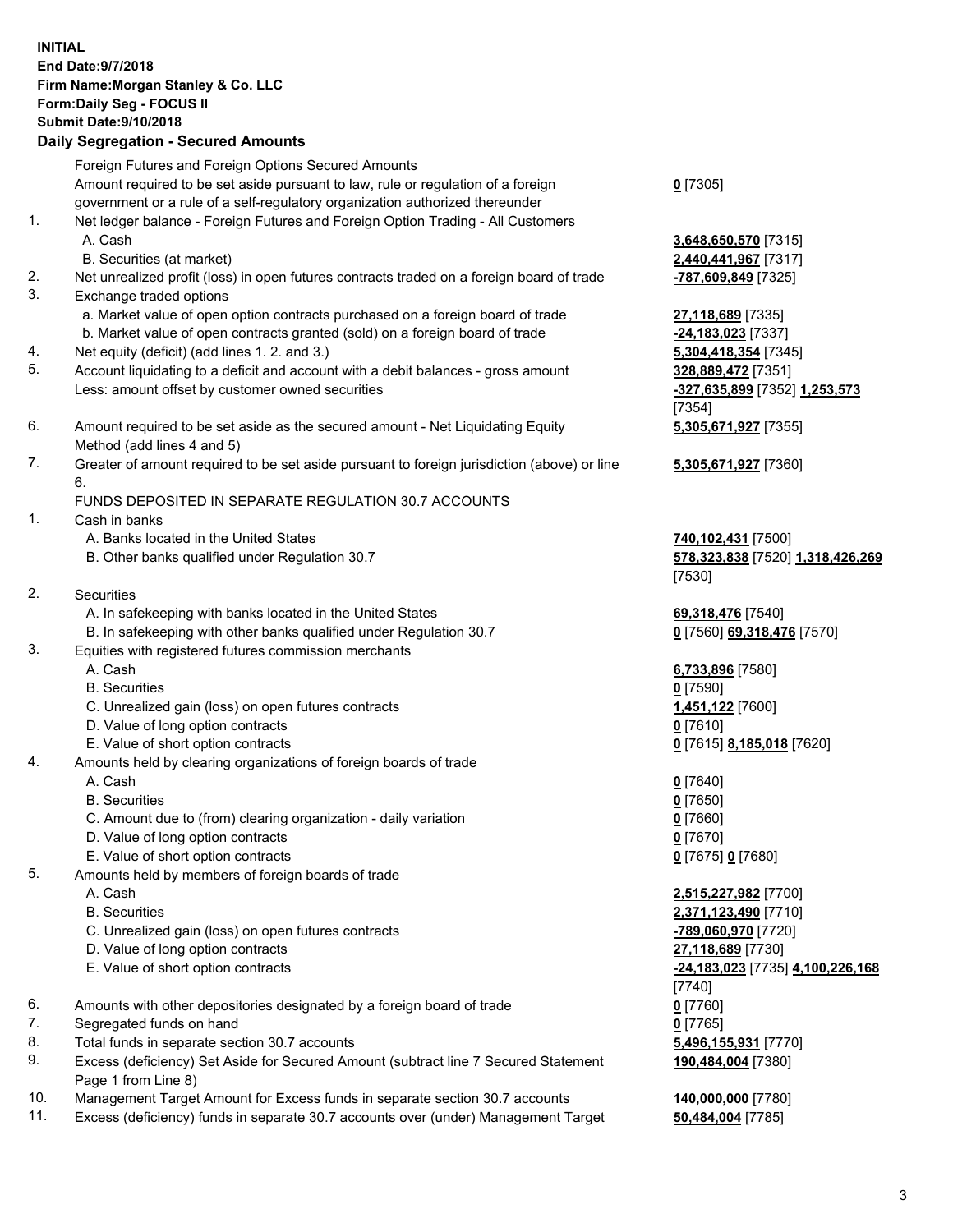**INITIAL End Date:9/7/2018 Firm Name:Morgan Stanley & Co. LLC Form:Daily Seg - FOCUS II Submit Date:9/10/2018 Daily Segregation - Segregation Statement** SEGREGATION REQUIREMENTS(Section 4d(2) of the CEAct) 1. Net ledger balance A. Cash **11,614,853,921** [7010] B. Securities (at market) **6,164,724,117** [7020] 2. Net unrealized profit (loss) in open futures contracts traded on a contract market **-1,092,858,300** [7030] 3. Exchange traded options A. Add market value of open option contracts purchased on a contract market **394,699,040** [7032] B. Deduct market value of open option contracts granted (sold) on a contract market **-436,590,351** [7033] 4. Net equity (deficit) (add lines 1, 2 and 3) **16,644,828,427** [7040] 5. Accounts liquidating to a deficit and accounts with debit balances - gross amount **526,032,062** [7045] Less: amount offset by customer securities **-523,634,701** [7047] **2,397,361** [7050] 6. Amount required to be segregated (add lines 4 and 5) **16,647,225,788** [7060] FUNDS IN SEGREGATED ACCOUNTS 7. Deposited in segregated funds bank accounts A. Cash **4,292,688,347** [7070] B. Securities representing investments of customers' funds (at market) **0** [7080] C. Securities held for particular customers or option customers in lieu of cash (at market) **1,038,722,568** [7090] 8. Margins on deposit with derivatives clearing organizations of contract markets A. Cash **6,542,927,929** [7100] B. Securities representing investments of customers' funds (at market) **0** [7110] C. Securities held for particular customers or option customers in lieu of cash (at market) **5,126,001,549** [7120] 9. Net settlement from (to) derivatives clearing organizations of contract markets **13,396,467** [7130] 10. Exchange traded options A. Value of open long option contracts **394,699,040** [7132] B. Value of open short option contracts **-436,590,351** [7133] 11. Net equities with other FCMs A. Net liquidating equity **5,652,406** [7140] B. Securities representing investments of customers' funds (at market) **0** [7160] C. Securities held for particular customers or option customers in lieu of cash (at market) **0** [7170] 12. Segregated funds on hand **0** [7150] 13. Total amount in segregation (add lines 7 through 12) **16,977,497,955** [7180] 14. Excess (deficiency) funds in segregation (subtract line 6 from line 13) **330,272,167** [7190] 15. Management Target Amount for Excess funds in segregation **280,000,000** [7194]

16. Excess (deficiency) funds in segregation over (under) Management Target Amount Excess

**50,272,167** [7198]